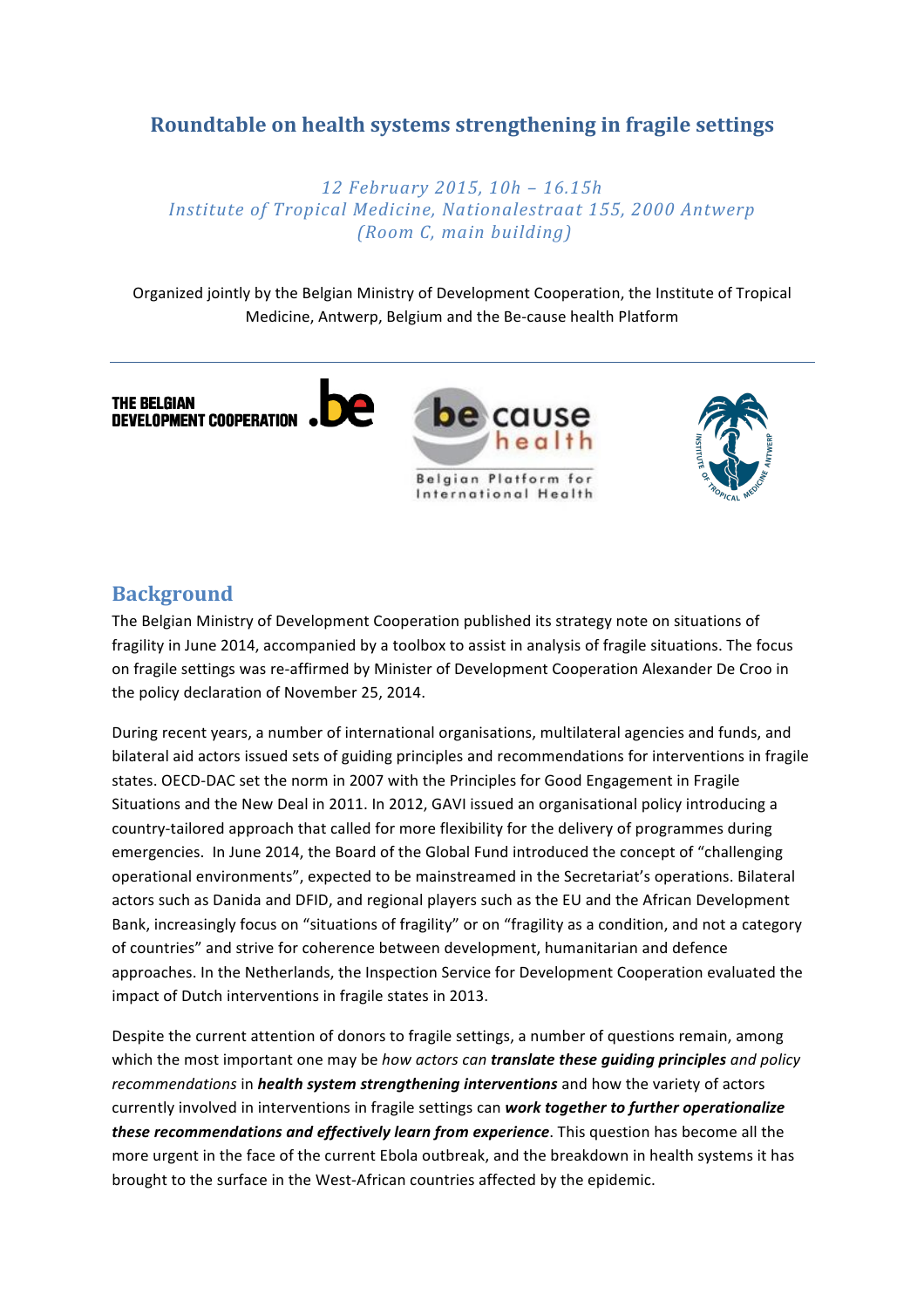In order to assess how actors could collaborate to operationalize international guiding principles on interventions in fragile states in health system strengthening interventions, and initiate mutual learning, the Ministry of Development Cooperation, the Institute of Tropical Medicine and Be-cause Health Platform, organise a Roundtable for policy-makers, Belgian and international NGOs & **humanitarian actors, multilateral and bilateral actors, and researchers** from a variety of disciplines working on health in fragile settings.

## **Objectives**

The objectives of this **Roundtable** are:

(1) to **exchange** on past experiences of HSS interventions in fragile settings

(2) to initiate **mutual learning** between a range of development, humanitarian, bilateral, multilateral actors involved in health care delivery in challenging operational environments

(3) to assess how actors can **collaborate to operationalize** guiding principles on engagement in fragile settings in strengthening the health system and to improve health care delivery

## **Outcomes**

- (1) A guiding document with policy recommendations and operational principles for health systems strengthening interventions in fragile settings
- (2) A consensus on how to organise an effective Community of Practice to exchange learning on health systems strengthening interventions in fragile settings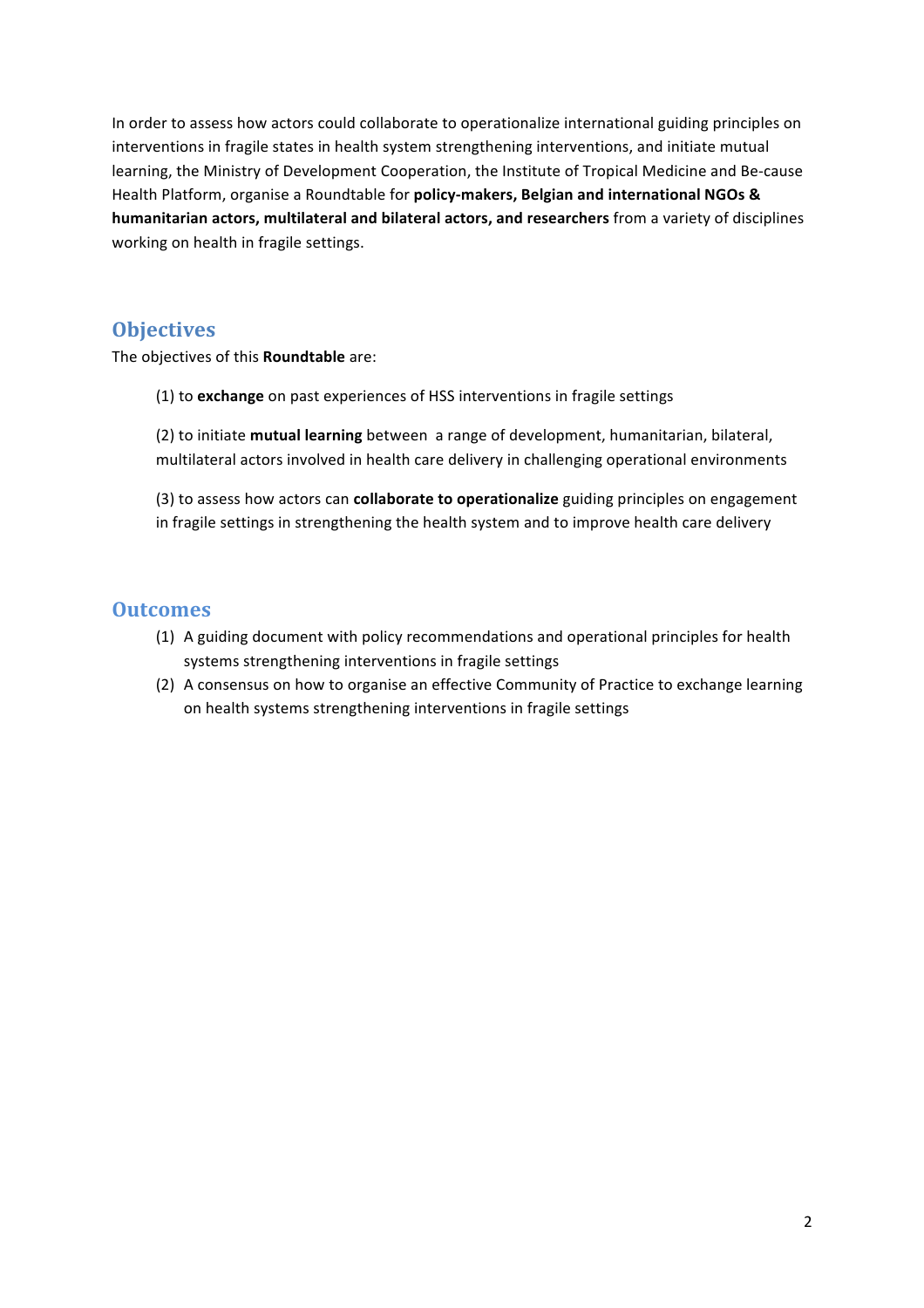# **Programme**

After an introduction by the organizers and a situation analysis by resource persons in the morning, participants actively exchange experiences, challenges and opportunities in implementing health policies and programmes in fragile states during a roundtable in the afternoon, guided by a moderator.

| 9:30            | <b>Registration &amp; coffee</b>                                                                                                                                                                                                  |
|-----------------|-----------------------------------------------------------------------------------------------------------------------------------------------------------------------------------------------------------------------------------|
| 10:00-10:20     | <b>Welcome &amp; Opening statements</b>                                                                                                                                                                                           |
|                 | Bruno Gryseels (Director, ITM)                                                                                                                                                                                                    |
|                 | Yves Dricot (Director Thematic Expertise, Ministry of Development                                                                                                                                                                 |
|                 | Cooperation)                                                                                                                                                                                                                      |
| 10:20-10:40     | Fragility and/of health systems: what are the stakes in the current changing<br>aid landscape? Possibilities for a common research & knowledge sharing<br>agenda<br>Sara Van Belle (Post-doc researcher, Health Policy Unit, ITM) |
| $10:40 - 11:00$ | "Stressors are information" (N.N. Taleb) - A resilience-oriented exploration of                                                                                                                                                   |
|                 | under-governed (and recurrently distressed) health care arenas                                                                                                                                                                    |
|                 | Enrico Pavignani (independent consultant)                                                                                                                                                                                         |
| 11:00-11:20     | Configurations complexes de fragilité : analyse comparative des systèmes de                                                                                                                                                       |
|                 | santé locaux en RDC- Maniema, Equateur, Katanga Nord et Kinshasa                                                                                                                                                                  |
|                 | Didier Chuy Kalombola, Ernest Lualuali Ibongu, Maria Masako Iraguha, Gildas                                                                                                                                                       |
|                 | Mizele Mamengi (MSc PH, ITM) (in French, with summaries in English)                                                                                                                                                               |
| $11:20 - 11:40$ | Fragile settings: can we move beyond the binary logic?                                                                                                                                                                            |
|                 | Karel Gyselinck (Senior Health Expert, Belgian Technical Cooperation)                                                                                                                                                             |
| $11:40 - 12:00$ | <b>Discussion</b>                                                                                                                                                                                                                 |
|                 | Moderation: Kristof De Coster (Researcher, Health Policy Unit)                                                                                                                                                                    |
| $12:00 - 13:00$ | Lunch                                                                                                                                                                                                                             |
| $13:00 - 15:00$ | Roundtable                                                                                                                                                                                                                        |
|                 | Moderation: Gorik Ooms (Acting Head of Unit, Health Policy Unit) & Remco                                                                                                                                                          |
|                 | Vandepas (Researcher, Health Policy Unit)                                                                                                                                                                                         |
| 15:00-15:15     | <b>Coffee break and networking</b>                                                                                                                                                                                                |
| 15:15-15:30     | Discussion on the way forward                                                                                                                                                                                                     |
|                 | Moderation: Gorik Ooms & Remco Vandepas                                                                                                                                                                                           |
| 15:30-16:00     | Lessons learned for Health Systems Strengthening for the Ebola Outbreak &                                                                                                                                                         |
|                 | The post-crisis Zimbabwe innovative financing mechanism for the health                                                                                                                                                            |
|                 | sector - a practical approach to implementing the New Deal for Engagement                                                                                                                                                         |
|                 | in Fragile States                                                                                                                                                                                                                 |
|                 | Peter Salama, Unicef Global Emergency Coordinator for Ebola, Unicef HQ                                                                                                                                                            |
|                 | (videoconference)                                                                                                                                                                                                                 |
| $16:00 - 16:15$ | <b>Conclusion</b>                                                                                                                                                                                                                 |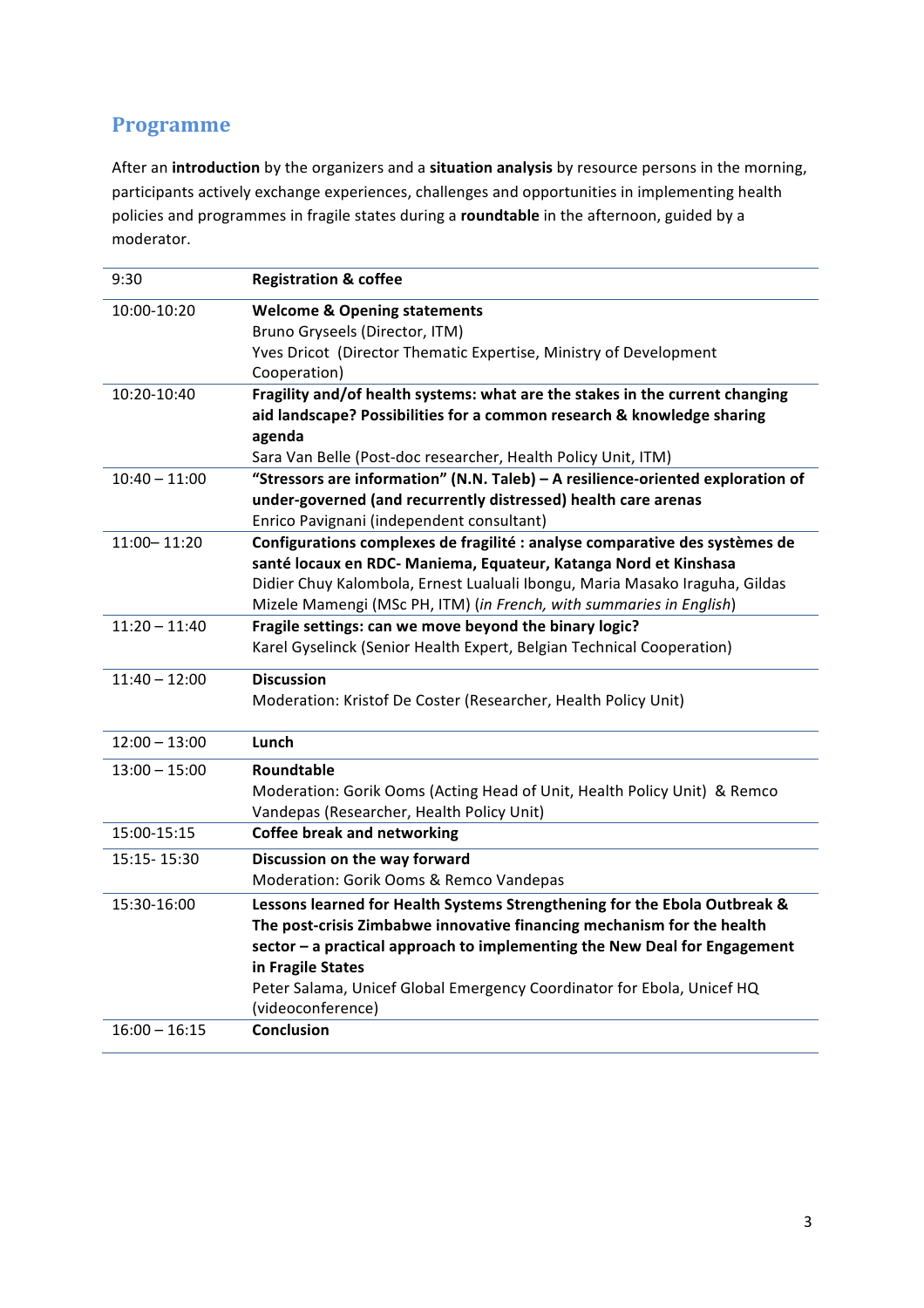# **Speakers' bios**

**Enrico Pavignani** worked in Mozambique from 1980 until 2002, first as a district doctor, then as a trainer of mid-level health workers, and subsequently as a planner and policy analyst posted at the Ministry of Health. He has studied the health systems of Angola, Tanzania, Afghanistan, Sudan, DR Congo, Somalia, Liberia and Palestine. He holds an MSc in Public Health from the LSHTM. His main interests are planning and evaluation of health services, human resource development, PHC provision, management of external aid, analysis of war-torn healthcare arenas and post-conflict reconstruction.

Karel Gyselinck worked in Zambia as a district medical officer from 1991 until 1996. Thereafter, he was active as the medical advisor at Memisa Belgium. In 2006 he joined BTC where he is working in the public health team. Since 2010, he has also the president of Because Health, the Belgian platform of Health NGOs.

**Didier Chuy Kalombola** is médecin chef de staff of Nyunzu General Hospital, DRC.

**Ernest Lualuali Ibongu** is the director of the national medical urgency pool at MSF-OCB Kinshasa, DRC.

**Maria Masako Iraguha** is the director of Kabinda Hospital, DRC.

**Gildas Mizele Mamengi** is expert-director of primary health care, Ministry of Public Health, Kinshasa, DRC.

Peter Salama was appointed UNICEF's Global Emergency Coordinator for Ebola in October 2014. Prior to taking up this post, Dr. Salama was UNICEF's Representative in Ethiopia, a position he took up in August 2012. Before then, he was UNICEF Representative in Zimbabwe, Chief of Global Health in UNICEF New York and Principal Advisor HIV/AIDS, on secondment to the Africa Bureau of USAID Washington. Before joining UNICEF in 2002, Dr. Salama worked as a visiting scientist for the Centers for Disease Control and Prevention and for Doctors Without Borders and Concern Worldwide. He previously held a visiting professorship in nutrition at Tufts University, is a former Fulbright and Harness Fellow in Public Policy, and maintains a strong research interest in maternal and child survival. Dr. Salama is a physician and epidemiologist by training. He holds a medical degree from the University of Melbourne, a Masters of Public Health from Harvard University, and completed the Epidemic Intelligence Service (EIS) fellowship at CDC Atlanta.